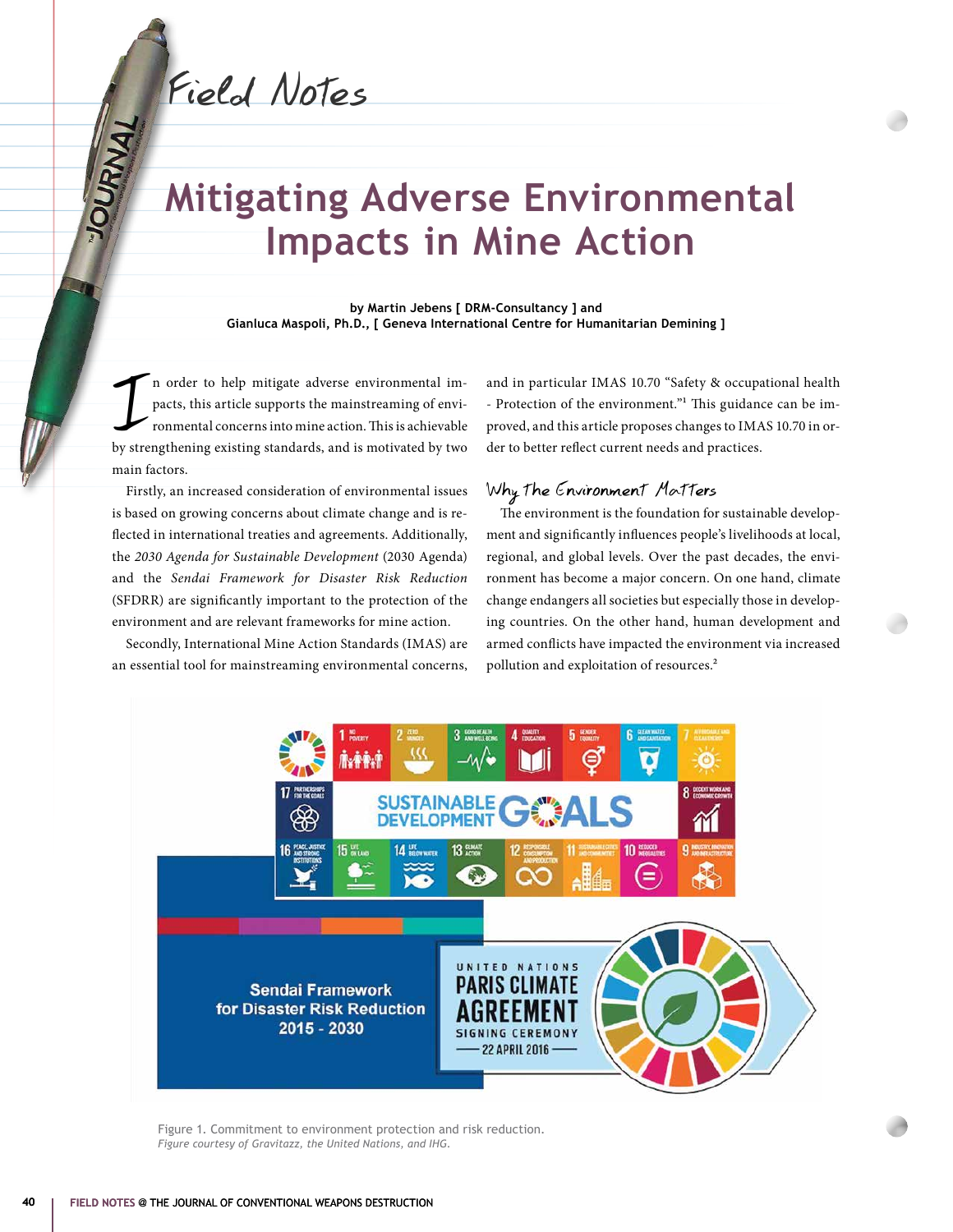National legislation and various international treaties target environmental protection, including the Geneva Conventions, which prohibit all means and methods of warfare that cause severe, widespread, or long-term damage to the environment.3 The *Anti-Personnel Mine Ban Convention* (APMBC) and the *Convention on Cluster Munitions* (CCM) account for the environment in relation to extension requests and transparency reports.4 Other international agreements and treaties like the *Paris Agreement*, the *Convention on Biological Diversity*, and the *Convention to Combat Desertification* pay specific attention to the environment. Their aim is to lower the risk of loss of life and poverty and improve people's daily lives by advocating for sustainable and holistic solutions. Moreover, important international frameworks like the *2030 Agenda* and the SFDRR have brought additional focus to the environment.

#### Sustainable Development and Risk Reduction

The *2030 Agenda* is intended "to end all forms of poverty, fight inequalities and tackle climate change" and the environment is featured prominently as one of the three fundamental dimensions, in addition to economic and social issues.<sup>5</sup> The 17 Sustainable Development Goals (SDGs) of the *2030 Agenda* address these three dimensions and aim to shape global development, peacebuilding, and humanitarian agendas.

The Geneva International Centre for Humanitarian Demining (GICHD) has looked into how mine action can contribute to the implementation of the SDGs and how they

can be mainstreamed within mine action.<sup>6</sup> The GICHD's study shows that 12 of 17 SDGs are directly relevant for mine action and points out that SDGs can bring a new emphasis on environmental mitigation measures for impacts like "deforestation, land degradation, climate change vulnerability and loss of biodiversity."6 The study also identifies that mine-affected countries, operators, and donors intend to review their mine action strategies with the purpose of aligning with the SDGs.<sup>6</sup> Ultimately, the *2030 Agenda* brings new momentum to protecting the environment and calls for an enhancement of the existing instruments in mine action.

The Sendai Framework for Disaster Risk Reduction (SFDRR) was adopted by U.N. Member States on 18 March 2015 at the Third U.N. World Conference on Disaster Risk Reduction. The SFDRR aims to reduce the risks from both natural hazards and man-made disasters. Disaster risk reduction is not a stand-alone process, it needs to be coordinated with sustainable development; therefore, SFDRR is linked to the SDGs. The SFDRR states that activities like natural resources management, land use, and urban planning are central to disaster risk reduction. It introduces "a wide scope that includes risk of small-scale and slow-onset disasters as well as man-made, technological, environmental, and biological hazards."7 As such, the SFDRR also applies to mine action.

The SFDRR does not determine how to manage specific disaster risks but outlines how disaster risk reduction needs to be holistic. It calls for coherence between disaster risk management policies and practices across sectors related to the environment, technological hazards, and biological hazards respectively.<sup>7</sup> Therefore, a key element in the SFDRR is to ensure that stakeholders coordinate across sectors and on all levels: locally, nationally, and internationally.

The SFDRR and the 2030 Agenda are highly-developed frameworks, forming a platform for environmental protection that should be integrated in the mine action sector. The driver in these frameworks is to decrease the risk to human life by developing capacity and to increase resilience, thereby creating a better future.8 In order to do so, an improved collaboration among mine action organizations and other stakeholders is needed, not only through policies and planning, but also through monitoring and evaluation.9 These requirements are addressed by the International Organization for Standardization (ISO) in their current version of standards



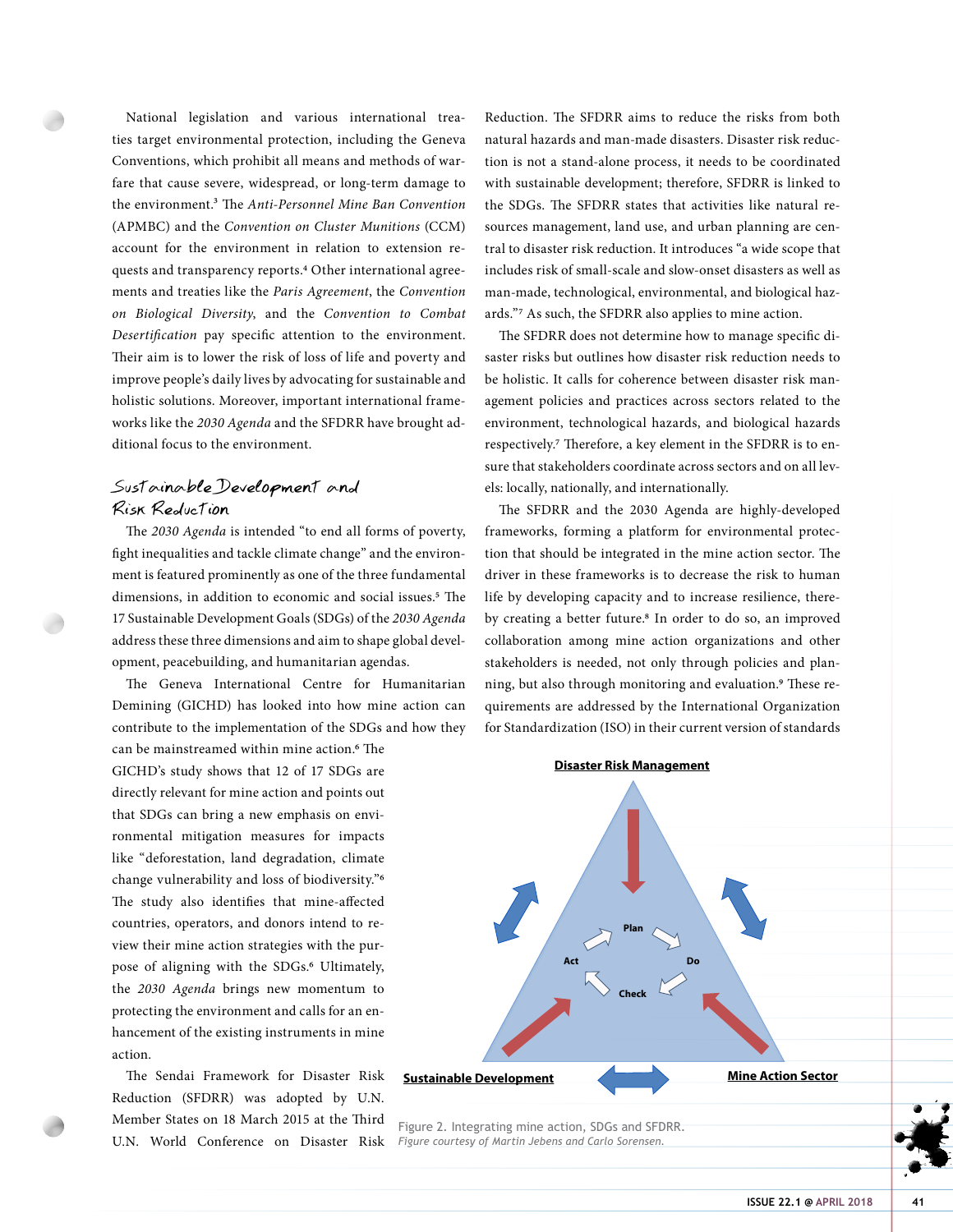on environmental management (e.g., ISO 14001:2015) and should be included in IMAS 10.70.

Figure 2 (previous page) illustrates the need to integrate disaster risk reduction, SDGs, and the mine action sector to foster the protection of the environment.<sup>10</sup> It underlines the requirement for introducing the plan– do–check–act (PDCA) principle, which is a fundamental condition in the ISO system to reduce environmental risks by adopting ISO standards or adapting other standards (e.g., IMAS) to address specific challenges. These ISO should serve as a basis for the adjustment of IMAS 10.70, as well as taking into account regional differences and the need to avoid transferring risks. This has to be done by assessing environmental and societal needs. In addition, it is important to keep in mind that planning itself is not enough to decrease risks for the environment and must go hand-in-hand with awareness rising.

## Environment, Mine Action, and International Mine Action Standards

Mine action can impact the environment positively but also negatively by degrading land or giving rise to pollution, therein changing the ecosystem and affecting civilians' livelihoods. Appropriate assessments and management can help in incorporating environmental mitigation measures. These include sound applications of the land release approach to limit heavily-invasive clearance methods and appropriate remediation activities.

In 2005, Ian McLean pointed out that environmental issues were "treated as peripheral" and argued in favor of a higher consideration, especially in the context of "mainstreaming demining with development."According to McLean, there was a need to "explore the issue, raise awareness, create incentives and educate the practitioners." 11

Since then, awareness has increased, impacts of contamination and clearance operations are better understood, and methods to reduce such impacts have been developed. The relevance of adapting mine action operations to fragile ecosystems is documented, and experiences show that mitigation of negative impacts is important to ensure livelihoods, avoid additional environmental degradation, and take advantage of opportunities for sustainable development.

For instance, conflicts put natural environments under stress and contamination from mines contributes to this, especially in contexts where the balance between the ecosystem and human activities can be easily disrupted. This is illustrated by the case of Kuwait, which suffered contamination during the Gulf War in 1990–1991 and went through clearance operations in the aftermath. The laying of landmines and clearance operations produced immediate and long-term environmental damages that consisted of "soil disturbance, soil compaction and loss of biodiversity and deterioration of vegetation cover."12

Another example is Yemen, where the rural population depends on a very sensitive environment, and traditional laws forbid the cutting of trees. Studies show that poverty is higher in contaminated areas.<sup>13</sup> In such contexts, mine action helps to fight poverty by granting access to grazing and farming lands, and to sources of water and firewood. However, these positive impacts demand trade-offs between operational requirements, local practices, and environmental features in order to avoid unintended consequences.

The mitigation of possible negative environmental impacts is also relevant in contexts that are not immediate postconflict but where there are legal international obligations. For example, the Skallingen peninsula in Denmark was contaminated by landmines from World War II, and clearance was needed to fulfill obligations under the APMBC, but the country had to preserve the ecology of Skallingen, which is a protected area. A study of the environment was thus conducted, and clearance included methods that reduce the impact on wildlife and erosion.<sup>14</sup>

The GICHD has worked to improve the mitigation of adverse environmental impacts in mine action as well. Particular attention was given to mechanical clearance, which is a costeffective method but can create adverse impacts like erosion, deforestation, ground pollution, and soil structure damage.15 However, environmental considerations are not restricted to mechanical clearance, as other activities can produce negative consequences: disposal of ordnance, disposal of debris and hazardous waste, burning of vegetation, establishment and dismantlement of temporary facilities, and transportation of hazardous material.<sup>16</sup> Mine action, as well as other humanitarian operations, has a potential impact on the environment due to the presence of staff, equipment, and facilities, which may create stress on local resources and environmental degradation if improperly managed.<sup>17</sup>

The increased awareness and knowledge of environmental issues is reflected in the IMAS 10.70, which sets general requirements and responsibilities for the protection of the environment. It states that operations "should be carried out without damaging property or infrastructure, in a manner that minimizes the impact on the environment" and planning "shall take into account the effects of those operations, and any supporting activities, on the environment."18 Ultimately, mine action organizations should ensure that the land "is left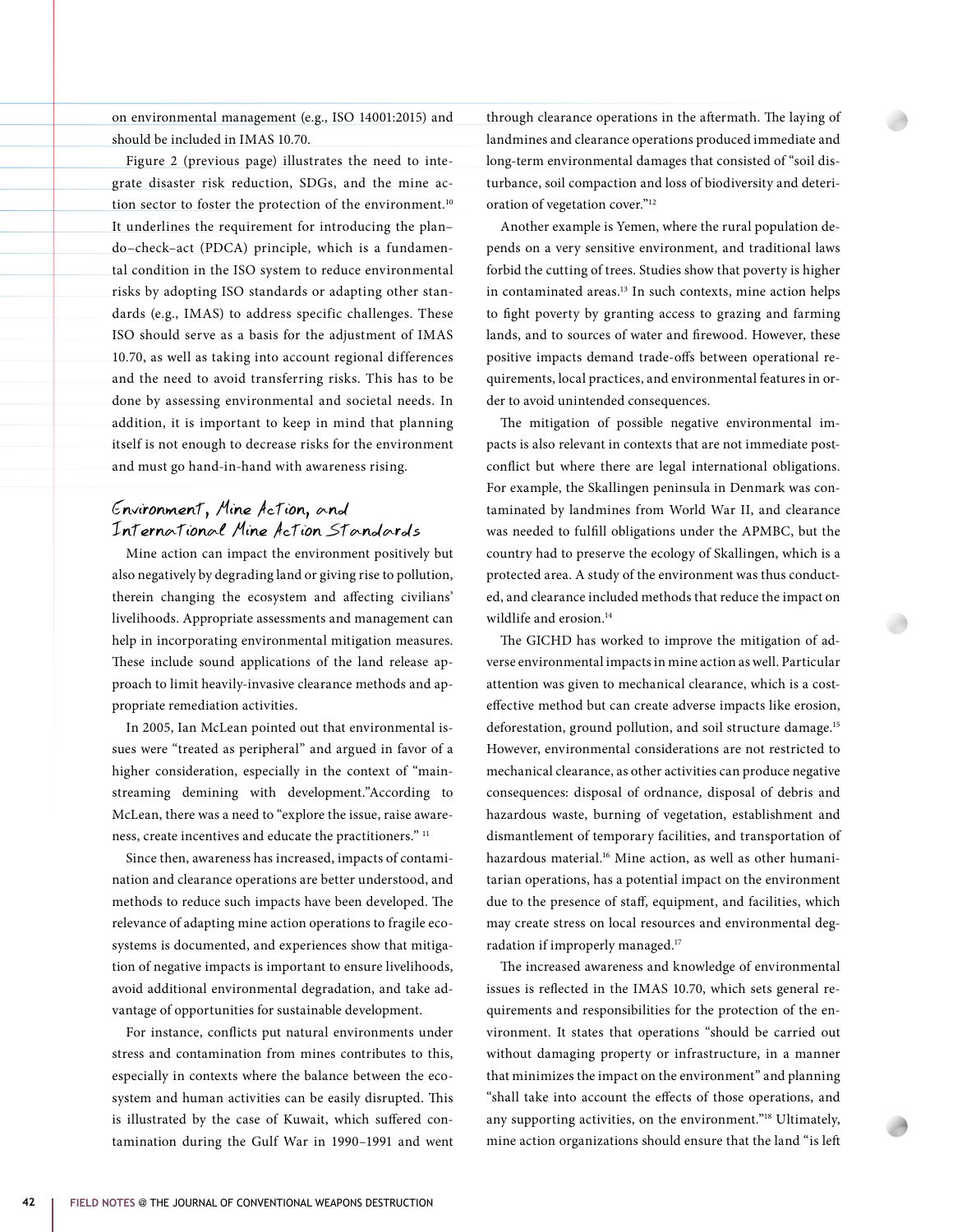

Image 1. The need for remediation after clearance is evident from the Skallingen project. *Image courtesy of Martin Jebens and the Danish Coastal Authority.*

in a state whereby it is suitable for its intended use once demining operations cease."18

IMAS are a key instrument to mainstream the protection of the environment, and there is room for a review of IMAS 10.70 in order to better reflect international treaties, agreements, frameworks, and the current increased relevance of environmental concerns. Two examples—Cambodia and Croatia—substantiate the importance of the environment in mine action and illustrate concrete attempts that have been made by mine action national authorities.

#### Cambodia

Cambodia has experienced a rapid rate of deforestation with tree cover loss accelerating faster than in any other country in the world.19 The deforestation has socioeconomic consequences and increases national climate change vulnerabilities. Cambodia is also home of many protected areas and endangered species. While mine action often occurs in environmentally sensitive areas, it is important to take steps to avoid contributing to deforestation and the loss of biodiversity.

Cambodia's National Mine Action Strategy 2018–2025 includes the goal of ensuring that mine action is "environment protection sensitive."20 The objective is to mainstream environmental protection in mine action. The process of developing the strategy was supported by the United Nations Development Programme (UNDP) in Cambodia and has relied on a comprehensive Environmental and Social Impact Assessment.<sup>21</sup>

This attention to the environment also reflects international obligations. Cambodia ratified several international treaties that all have links to national level planning, including the National Environmental Action Plan, the National Protected Area Strategic Management Plan, the National Biodiversity Strategy and Action Plan, and the Cambodia Climate Change Plan. These treaties implement the United Nations Framework Convention on Climate Change as well as Cambodia's National Program to Combat Land Degradation.<sup>19</sup> In order to mitigate the potential environmental impacts, cooperation is needed between UNDP, the Cambodian Mine Action and Victim Assistance Authority (CMAA), operators, and other stakeholders to lower direct and indirect negative environmental consequences and threats to cultural resources.

#### Croatia

Inclusion of environmental protection in Croatian mine action was the result of top-down and bottom-up processes.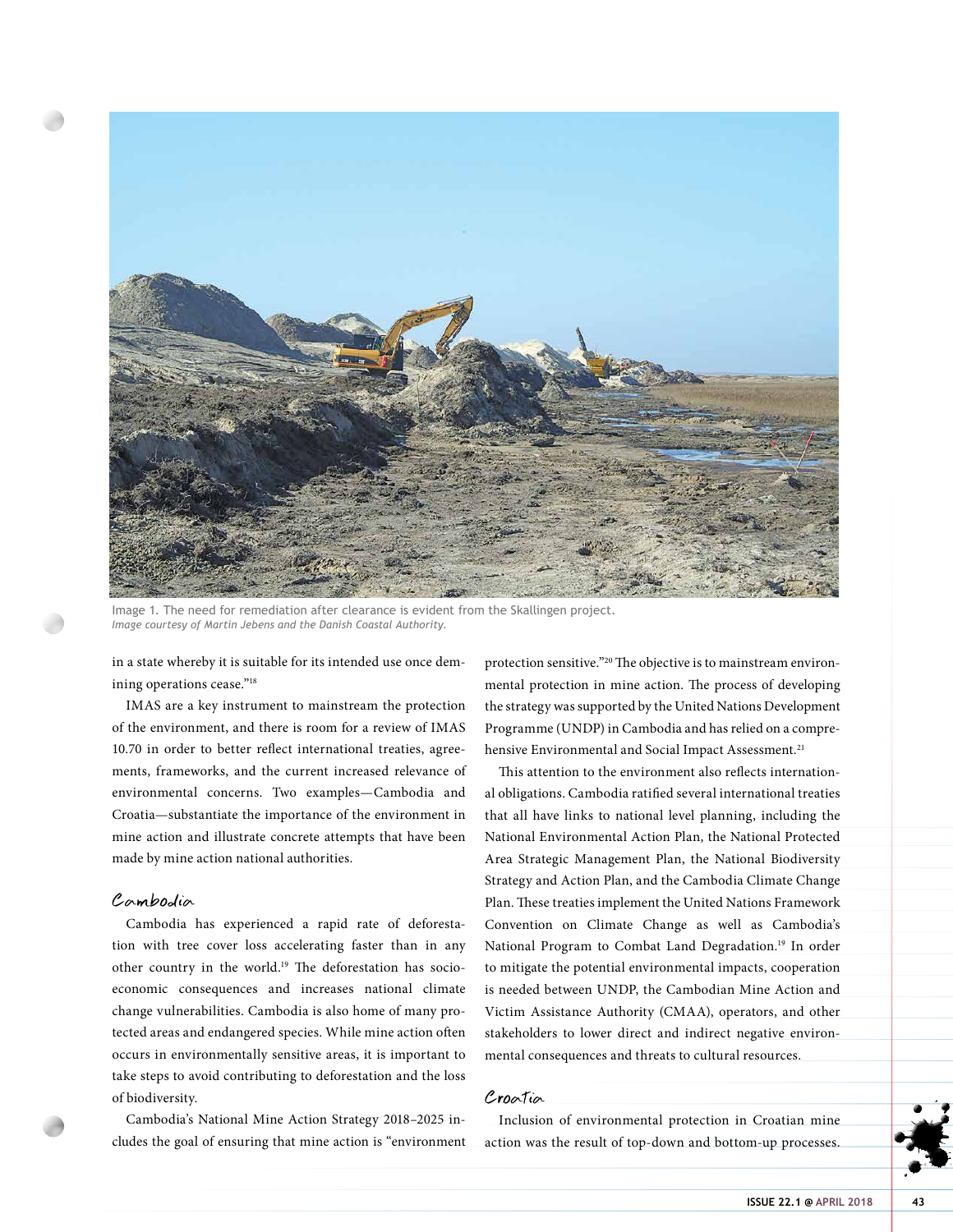There is a growing awareness of the importance of environmental protection and sustainable development by civil society. An institutional framework is now in place to advocate for a higher degree of environmental protection and to gather stakeholders for the management of protected areas at the county level.

At an early stage, this multi-stakeholder approach—including the Croatian Mine Action Centre (CROMAC), the Office for Mine Action, the Ministry of Economy, the Ministry of Environment and Nature Protection, the State Institute for Nature Protection, the Croatian Forests Company, operators, counties, and park authorities—has created a common understanding of the complexity and interconnectedness among all organizations involved.

Croatia does not have a specific national mine action standard on environment. Instead, CROMAC has developed its own regulations for demining operations building on the ISO system, particularly ISO 14001. This is in line with the national demining organizations that follow the ISO 14001 or are ISO-certified. In fact, ISO 14001 has become a common reference standard for Croatian companies.

When tendering for projects where demining takes place inside protected nature areas in Croatia, where monitoring is conducted by specialized organizations, operators must provide documentation on environmental protection in order to be selected and obtain permission for operation. An additional tool to implement mitigation measures is the legal basis of the National Environmental Protection Act.

## Enhancing the Protection of the Environment

The enhancement of the protection of the environment needs to be closely related to operational requirements. On this point, mine action can count on IMAS as an instrument to strengthen the sector in mitigating adverse environmental impacts. The following sections outline a number of points to be considered in a review of IMAS 10.70 in order to strengthen guidance on environment protection and to ensure that the international frameworks described earlier are better integrated into mine action.

#### Environmental Impact Assessments

Operational safety is a must in mine action. The protection of the environment at times will be at odds with safety measures, and balancing these two needs will require coordination and planning among stakeholders. A thorough environmental impact assessment together with technical and non-technical survey can define and establish mitigation measures, which lower adverse impacts on the environment

without compromising the safety of operators and costeffectiveness of operations. Moreover, an impact assessment can help make cost-effective choices. IMAS 10.70 should better capture the need of environmental impact assessments. This would also be in line with ISO 14001. Among other countries, both Croatia and Cambodia are currently successfully implementing environmental assessments to find optimal solutions to protect the environment.

#### Raising Awareness

In both Cambodia and Croatia, increased awareness was identified as a fundamental condition for the successful implementation of environmental protection. Ideally, raising awareness of environmental protection should take place at all organizational levels, including both national and international stakeholders, and create a feeling of ownership for the population.<sup>22</sup> Awareness raising should also identify new partners who could possibly contribute to the mitigation of adverse environmental impacts with capacities or funding.

#### Improved Management

Improved management can be achieved by establishing environmental policies and strengthening the importance of the environment in the tender process (statement of works), standard operating procedures, monitoring, and training. A revised IMAS 10.70, which reflects the ISO 14001 system, would be a key tool to improve management. The ISO 14001 points to strong environmental management by implementing environmentally sensitive policies and strategies. Environmental management systems result in a more systematic and costeffective approach to protect the environment than an ad hoc approach.<sup>23</sup>

#### Increased Coordination

Clearance of landmines and explosive remnants of war (ERW) relates to the environment, is multi-sectoral, and requires effective coordination and knowledge sharing. Therefore, increased coordination between stakeholders is essential and improves awareness so that appropriate mitigation measures can be established.

Increased coordination among environmental stakeholders also secures the use of existing capacities, frameworks, and legal acts. Stakeholders would include international, regional, and national environmental organizations, governmental bodies, NGOs, and academia. Coordination is identified as one of the major problems in the humanitarian sector to improve relief work and avoid gaps as well as duplicating efforts.